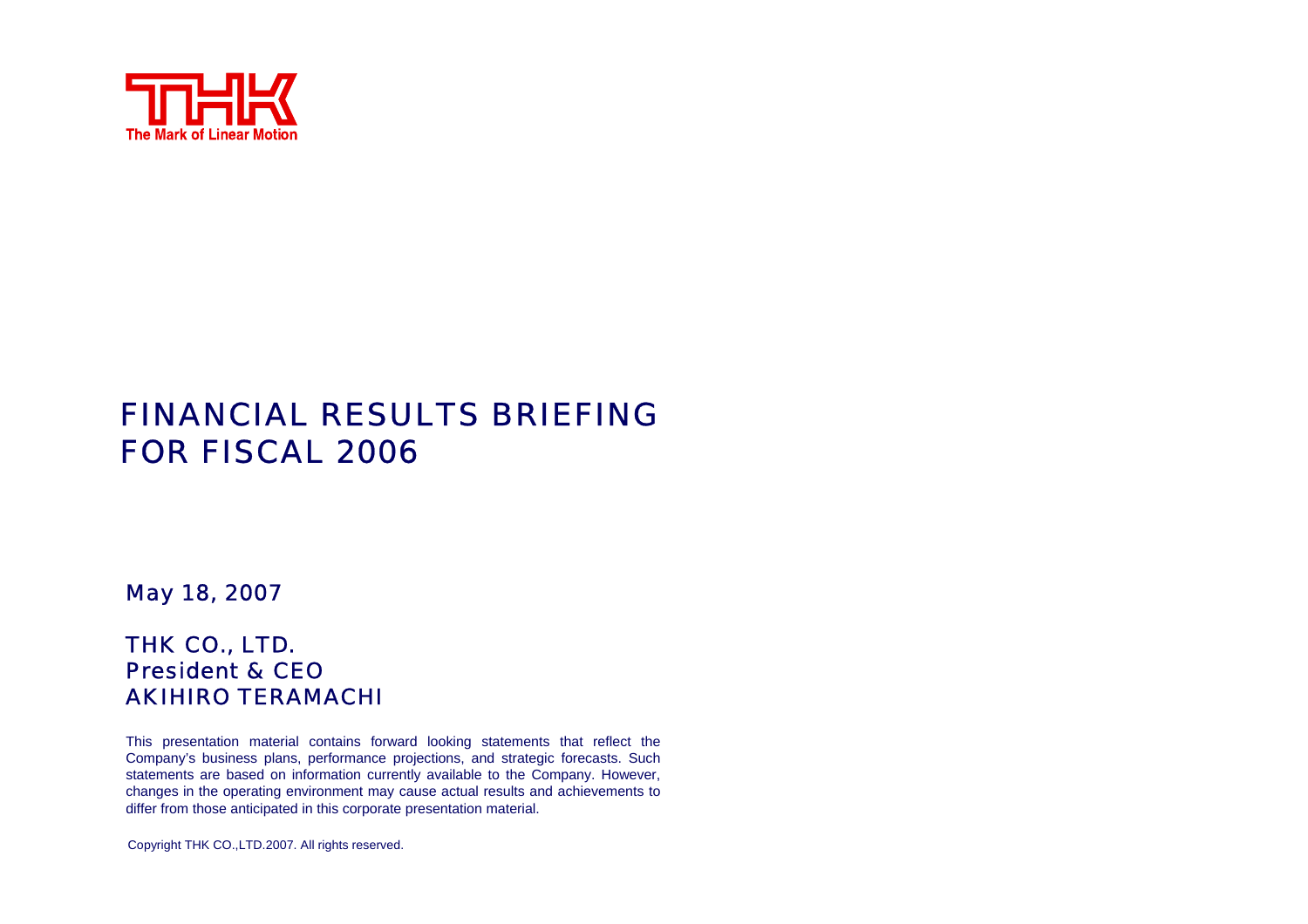### Financial Highlights



- $\mathcal{L}_{\mathcal{A}}$ In the period ending March 2007, net sales grew by  $\16,298$  million (10.3%) compared to the previous period to  $\174,710$ million. Operating income grew by \4,735 million (17.5%) to \31,815 million during the same period. Net sales and operating income have exceeded those of the previous year for three consecutive years, setting a new THK record.
- **The State** In the Americas, as a result of developing new customers and expanding business with existing customers amid an external environment that is transitioning well, THK was able to extend net sales of machine tools, general machinery and electronics. As a result, net sales grew by 18.0% compared to the previous period to \16,525 million, while operating income shrank by 71.5% compared to the previous period to  $\frac{1}{372}$  million. This reduction was due to a transfer pricing adjustment based on an agreement between Japanese and US tax authorities.
- $\mathcal{L}_{\mathcal{A}}$  As in the Americas, the external environment in Europe also transitioned well. Manufacture and sales were unified and strengthened, and net sales of machine tools, electronics and transportation equipment grew overall but primarily around general machinery. As a result, net sales grew by 19.7% compared to the previous period to \19,515 million and operating income ended at  $\setminus$  814 million.
- $\mathcal{L}_{\mathcal{A}}$ In Asia, THK WUXI's 2<sup>nd</sup> plant and THK LIAONING began production in China, where future growth is anticipated. Additionally, THK LM SYSTEM was established in Singapore in December 2006 to construct customer development and sales structures in every ASEAN country.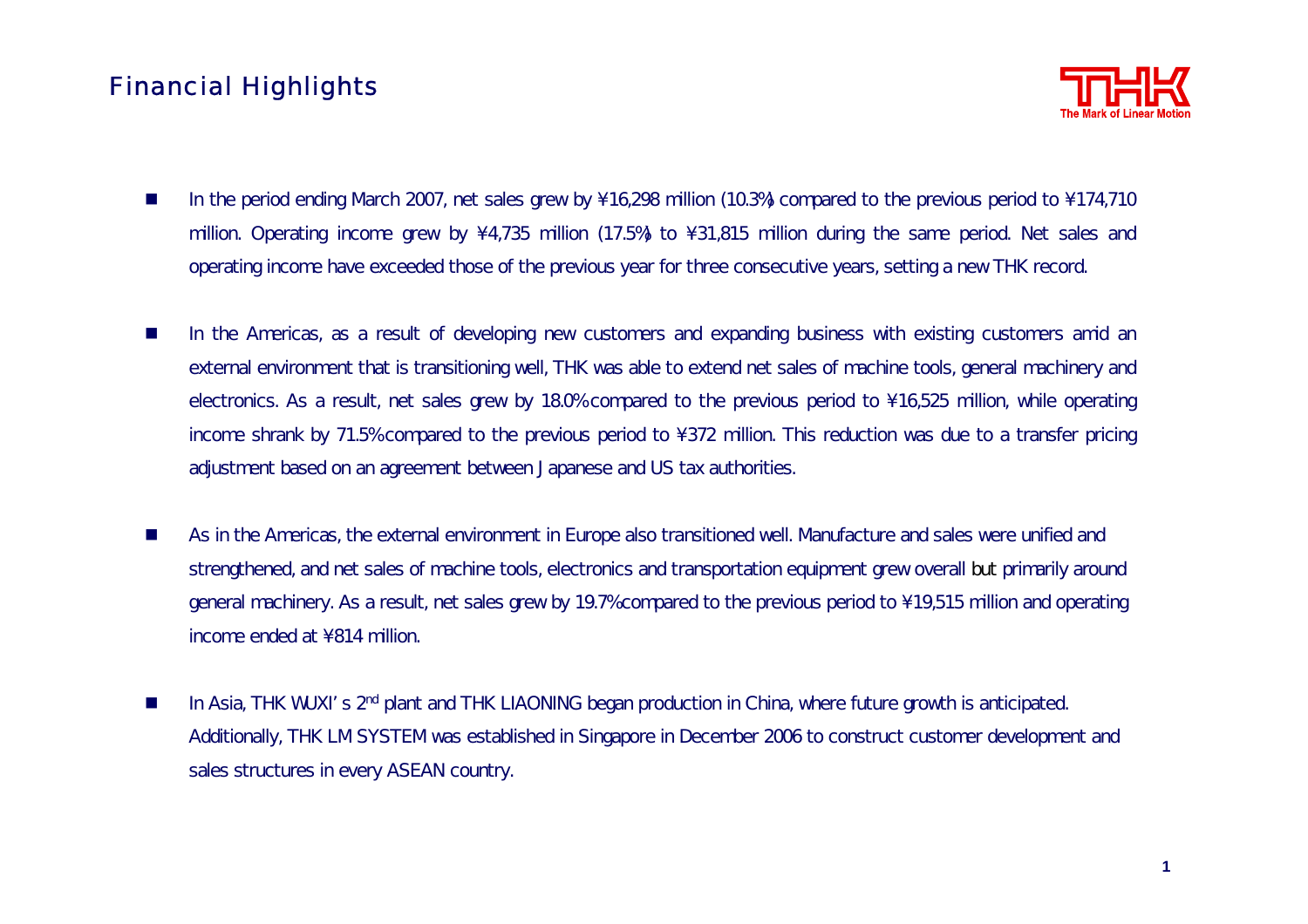## Consolidated Subsidiaries and Affiliated Companies



Change in consolidated subsidiaries from previous period

Increased:

THK LM SYSTEM Pte. Ltd. Singapore

| Company                                            | Location           | Percentage of<br>ownership voting<br>rights |                                           |
|----------------------------------------------------|--------------------|---------------------------------------------|-------------------------------------------|
| <b>TALK SYSTEM CORPORATION</b>                     | <b>Tokyo</b>       | 98.90                                       |                                           |
| <b>Beldex Corporation</b>                          | <b>Tokyo</b>       | 94.73                                       |                                           |
| THK NIIGATA CO., LTD                               | Niigata            | 70.00                                       |                                           |
| DAITO SEIKI CO., LTD                               | <b>Tokyo</b>       | 100.00                                      |                                           |
| THK Holdings of America, L.L.C.                    | America            | 100.00                                      |                                           |
| THK America, Inc.                                  | America            | 100.00                                      |                                           |
| THK Manufacturing of America, Inc.                 | America            | 100.00                                      |                                           |
| THK Neturen America, L.L.C.                        | America            | 50.00                                       |                                           |
| THK Europe B.V.                                    | <b>Netherlands</b> | 100.00                                      |                                           |
| <b>THK GmbH</b>                                    | Germany            | 100.00                                      |                                           |
| THK FRANCE S.A.S.                                  | France             | 100.00                                      |                                           |
| THK Manufacturing of Europe S.A.S.                 | France             | 100.00                                      |                                           |
| PGM Ballscrews Ireland Ltd.                        | Ireland            | 98.97                                       |                                           |
| THK TAIWAN CO., LTD                                | <b>Taiwan</b>      | 94.99                                       |                                           |
| <b>DALIAN THK CO., LTD</b>                         | China              | 70.00                                       |                                           |
| THK SHANGHAI CO.LTD                                | China              | 100.00                                      |                                           |
| THK MANUFACTURING OF CHINA<br>(WUXI) CO., LTD.     | China              | 100.00                                      |                                           |
| THK MANUFACTURING OF CHINA<br>(LIAONING) CO., LTD. | China              | 100.00                                      |                                           |
| THK (CHINA) CO., LTD                               | China              | 100.00                                      |                                           |
| <b>Beldex Korea Corporation</b>                    | South Korea        | 100.00                                      |                                           |
| THK LM SYSTEM Pte. Ltd.                            | Singapore          | 100.00                                      | December, 2006 consolidated<br>subsidiary |
| SAMICK THK CO., LTD*                               | South Korea        | 33.34                                       | <b>Equity investee</b>                    |
|                                                    |                    |                                             |                                           |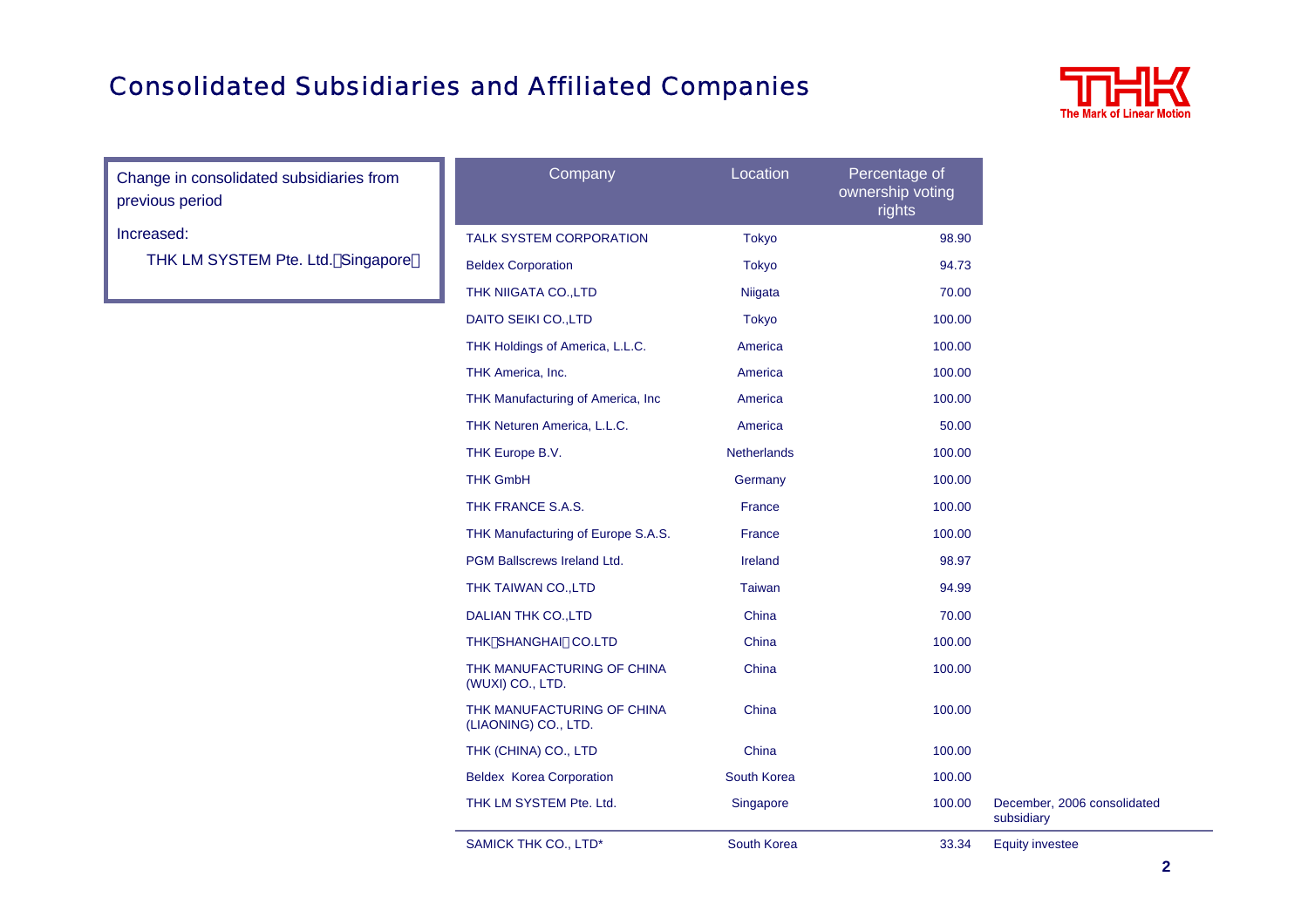#### Trend in Net Sales



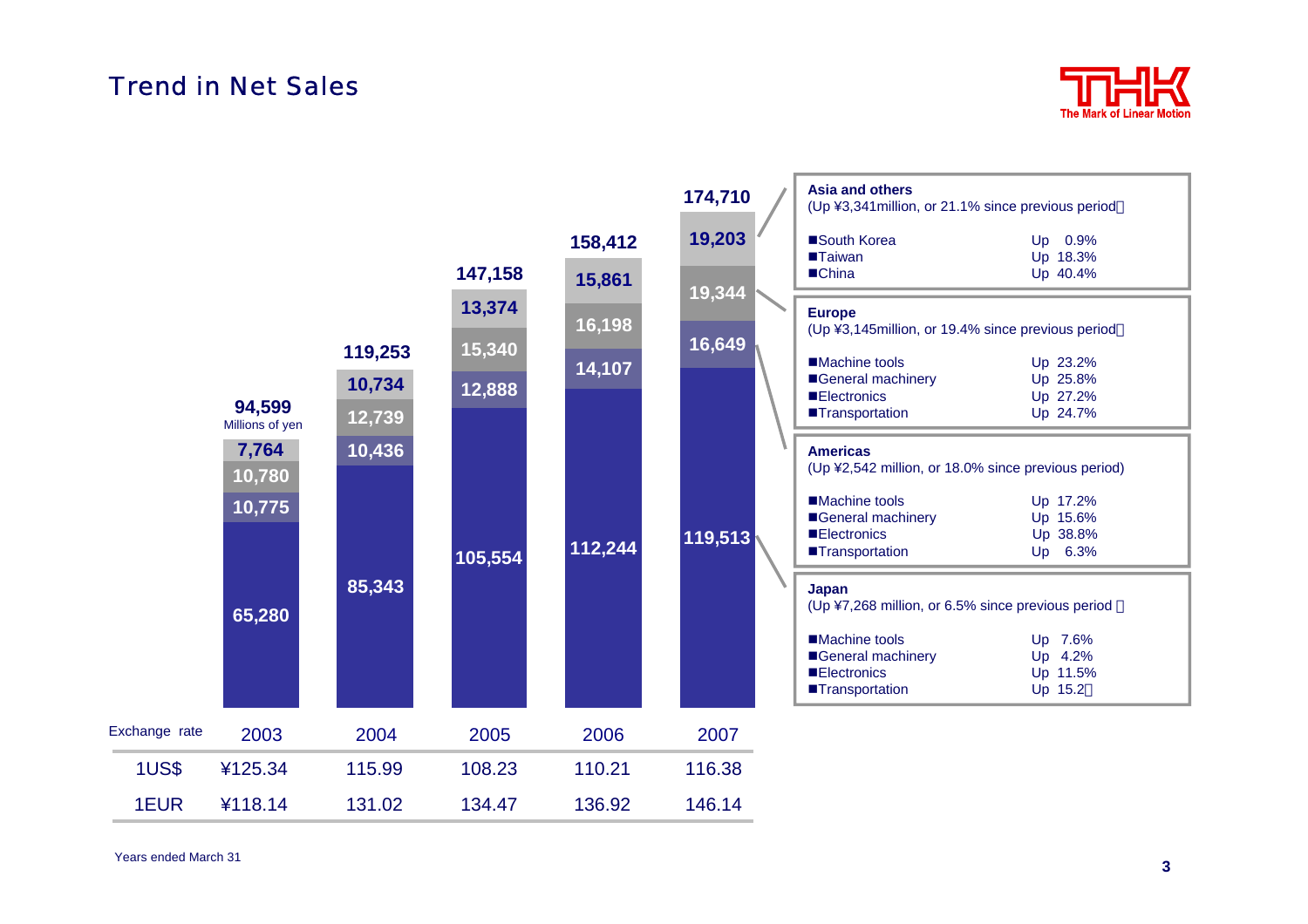## Trend in Cost Ratio and Net Sales



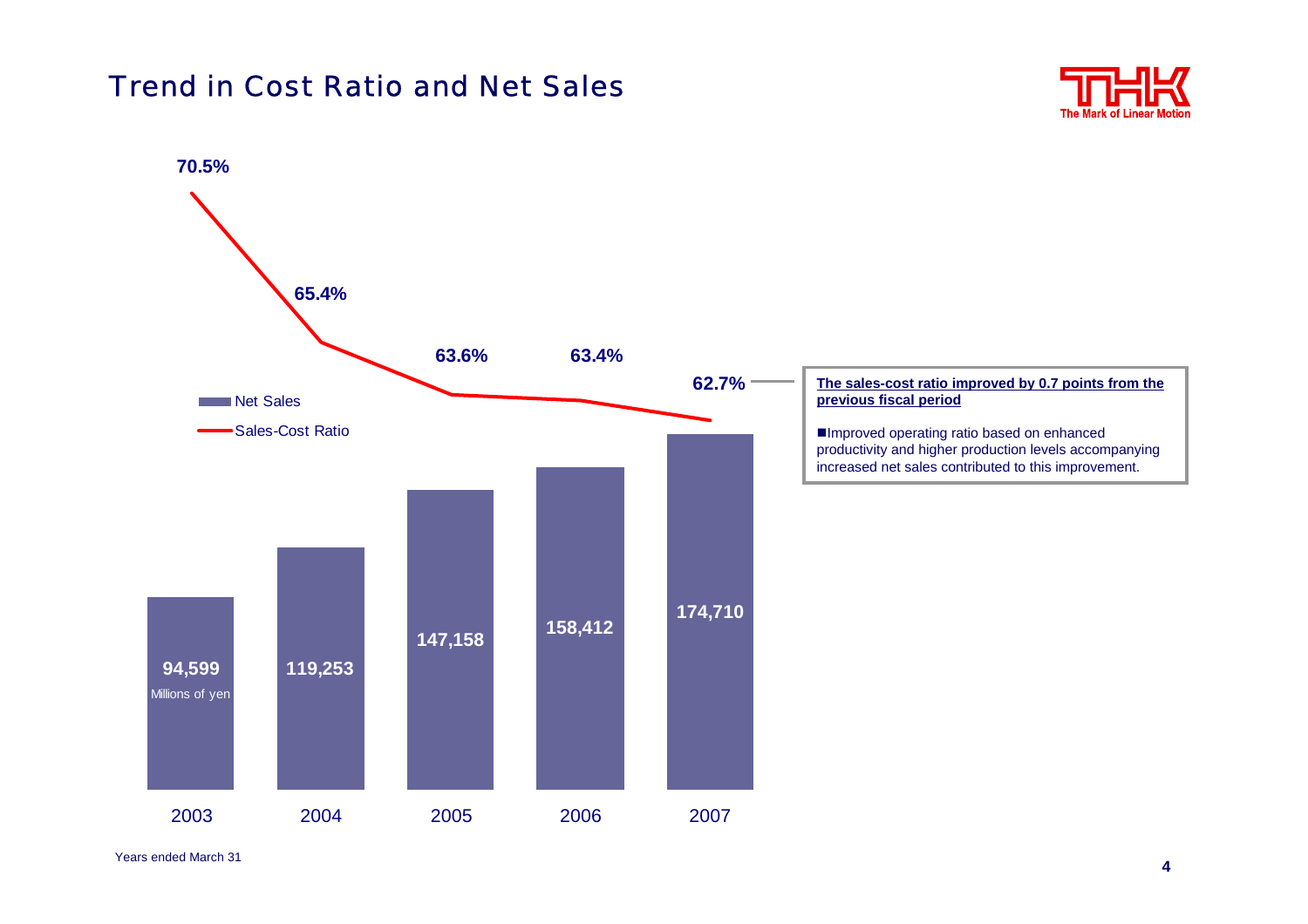## Trends in SG&A



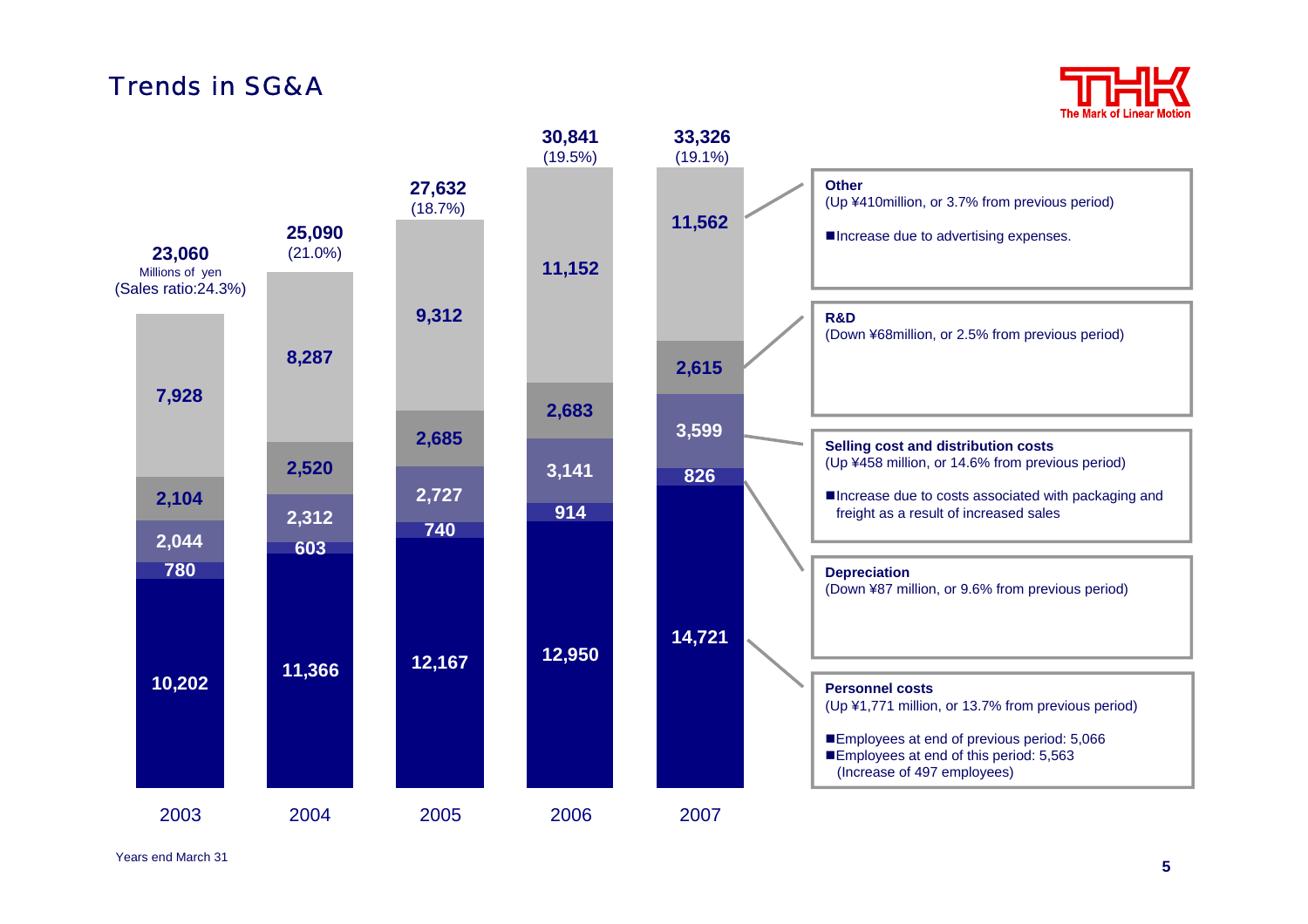### Operating Profit and Operating Profit Margin





#### Operating profit by location

| Japan<br>(Up ¥4,892 million from previous period) |                                    |  |  |
|---------------------------------------------------|------------------------------------|--|--|
| 2006<br>2007                                      | ¥25,276 million<br>¥30,169 million |  |  |

| <b>Americas</b> | (Down ¥932 million from previous period) |
|-----------------|------------------------------------------|
| 2006            | ¥1,304 million                           |
| 2007            | ¥372 million                             |

| <b>Europe</b> |                                 |  |
|---------------|---------------------------------|--|
| 2006<br>2007  | $*(55)$ million<br>¥814 million |  |

| Asia and other | (Up ¥390 million from previous period) |  |
|----------------|----------------------------------------|--|
| 2006<br>2007   | ¥480 million<br>¥870 million           |  |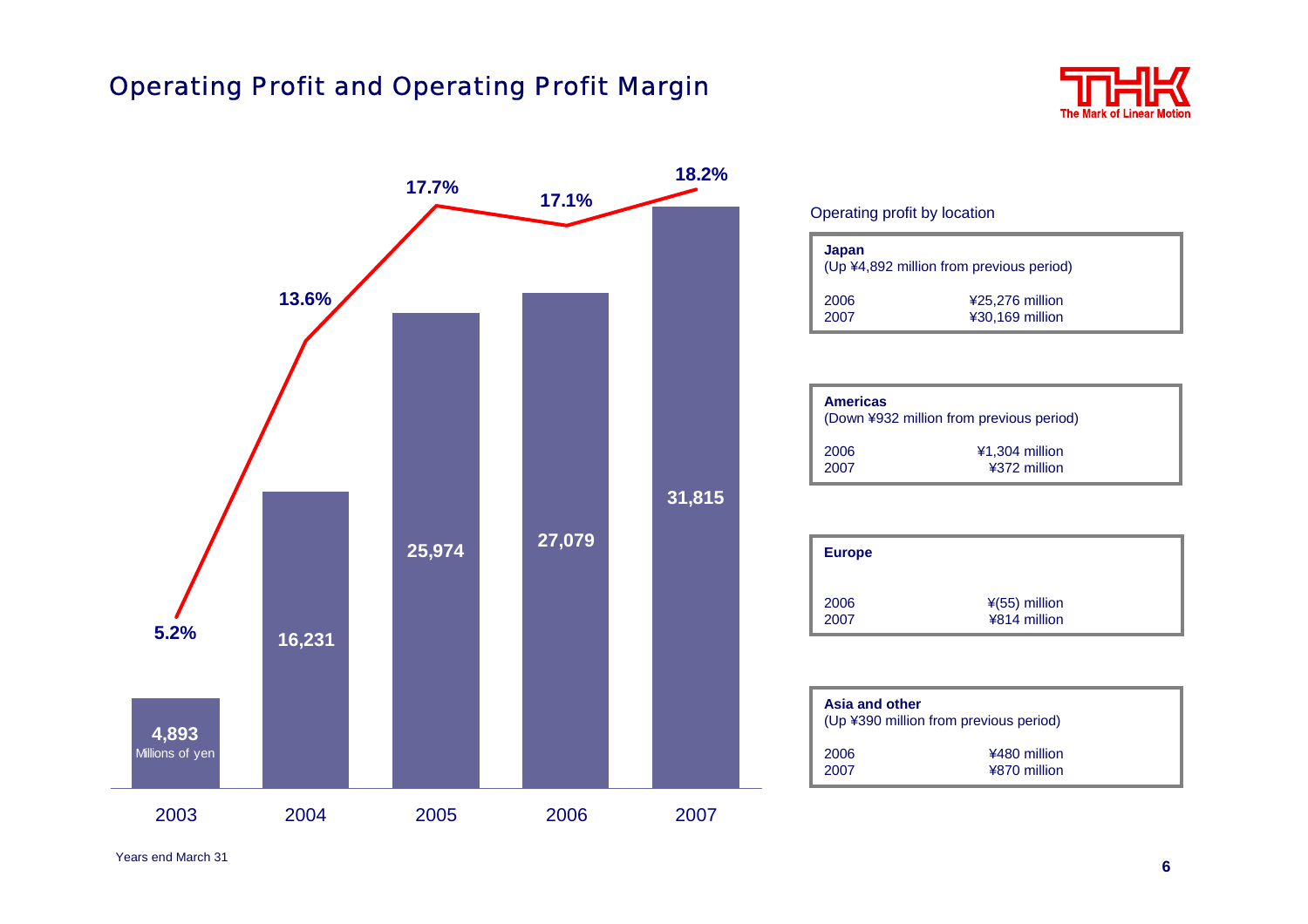#### Trend in Net Income





2006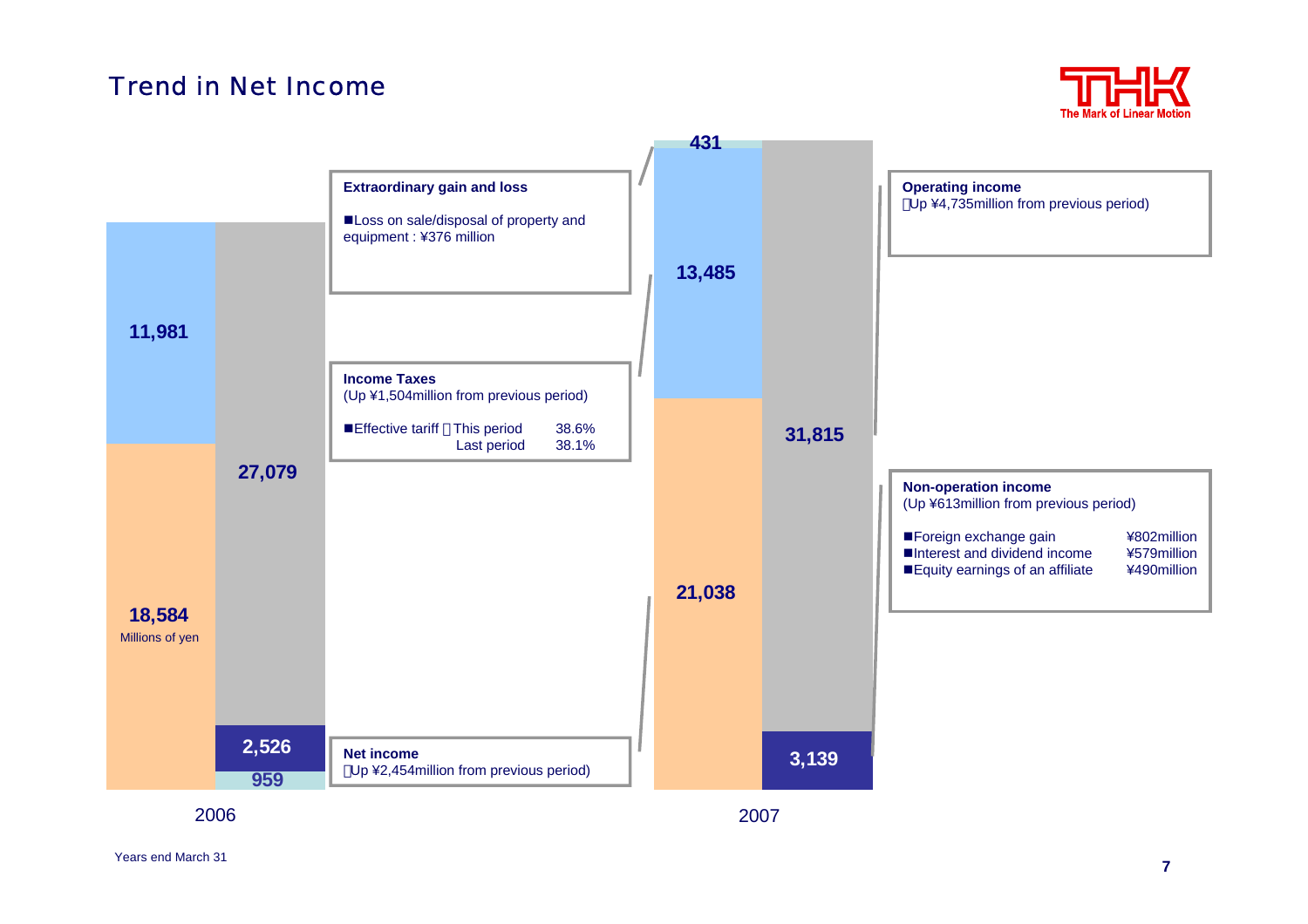## Trend in Liabilities and Equity and Net Assets



| <b>Assets</b>             |         |  | <b>Current assets</b><br>Up¥7, 481 million from previous period                                                                                                                                        | <b>Current liabilities</b><br>Up ¥1,835million from previous period                                                                                                                                                                                                                            | <b>Liabilities/</b><br><b>Net Assets</b>                                                                                                                                                                                                                                                                                                       |         |                  |                  |
|---------------------------|---------|--|--------------------------------------------------------------------------------------------------------------------------------------------------------------------------------------------------------|------------------------------------------------------------------------------------------------------------------------------------------------------------------------------------------------------------------------------------------------------------------------------------------------|------------------------------------------------------------------------------------------------------------------------------------------------------------------------------------------------------------------------------------------------------------------------------------------------------------------------------------------------|---------|------------------|------------------|
|                           |         |  | ■ Cash and cash in account:<br>Up ¥3,946million from previous period<br>Free cash flows: ¥19,049million                                                                                                | Accounts payable:<br>Up ¥4,445million from previous period<br>Increase in purchases due to                                                                                                                                                                                                     |                                                                                                                                                                                                                                                                                                                                                |         |                  |                  |
| 176,280                   | 183,762 |  | Accounts receivable:<br>Up ¥1,113million<br>Increase of net sales<br>Previous period 4.4 per month<br>This period 4.1 per month<br>Inventories:<br>Inventory turnover period                           | Redemption of SB: ¥10,000million<br>Number of months' sales receivables:<br>Up ¥895million from previous period                                                                                                                                                                                | increased production<br>Number of months' notes payable:<br>Last period 2.3 per month<br>This period 2.4 per month<br>■Current portion of SB:<br>Down ¥10,000million from previous period<br>Redemption.<br>■Current portion of CB:<br>Up ¥1,380 million from previous period<br>CB were reclassified from the long-term<br>liability section. |         | 63,493<br>10,748 | 61,657<br>12,935 |
|                           |         |  | Previous period: 1.9 per month;<br>This period: 1.8 per month<br><b>Fixed assets</b><br>Up ¥11,414 million from previous period<br>■Fixed assets                                                       | <b>Long-term liabilities</b><br>Down ¥2,187million from previous period<br>■CB: Down ¥1,745million from previous<br>period<br>CB were reclassified to the current liability<br>section.                                                                                                        |                                                                                                                                                                                                                                                                                                                                                | 189,039 | 168,272          |                  |
| 68,104<br>Millions of yen | 79,518  |  | Up ¥10,336million from previous period<br>CAPEX: ¥16,428million<br>Depreciation: ¥6,743million<br>Investments and other assets<br>Up ¥1,084 million from previous period<br>Securities: Up ¥239million | <b>Net Assets</b><br>Common stock: Up ¥182million from<br>previous period<br>Additional paid-in-capital: Up ¥182million<br>from previous period<br>CB were converted into THK's common<br>stock.<br>Retained earnings: Up ¥17,184 million from<br>previous period<br>Net income ¥21,038million |                                                                                                                                                                                                                                                                                                                                                |         |                  |                  |
|                           |         |  |                                                                                                                                                                                                        | 2007<br>2006                                                                                                                                                                                                                                                                                   |                                                                                                                                                                                                                                                                                                                                                |         |                  |                  |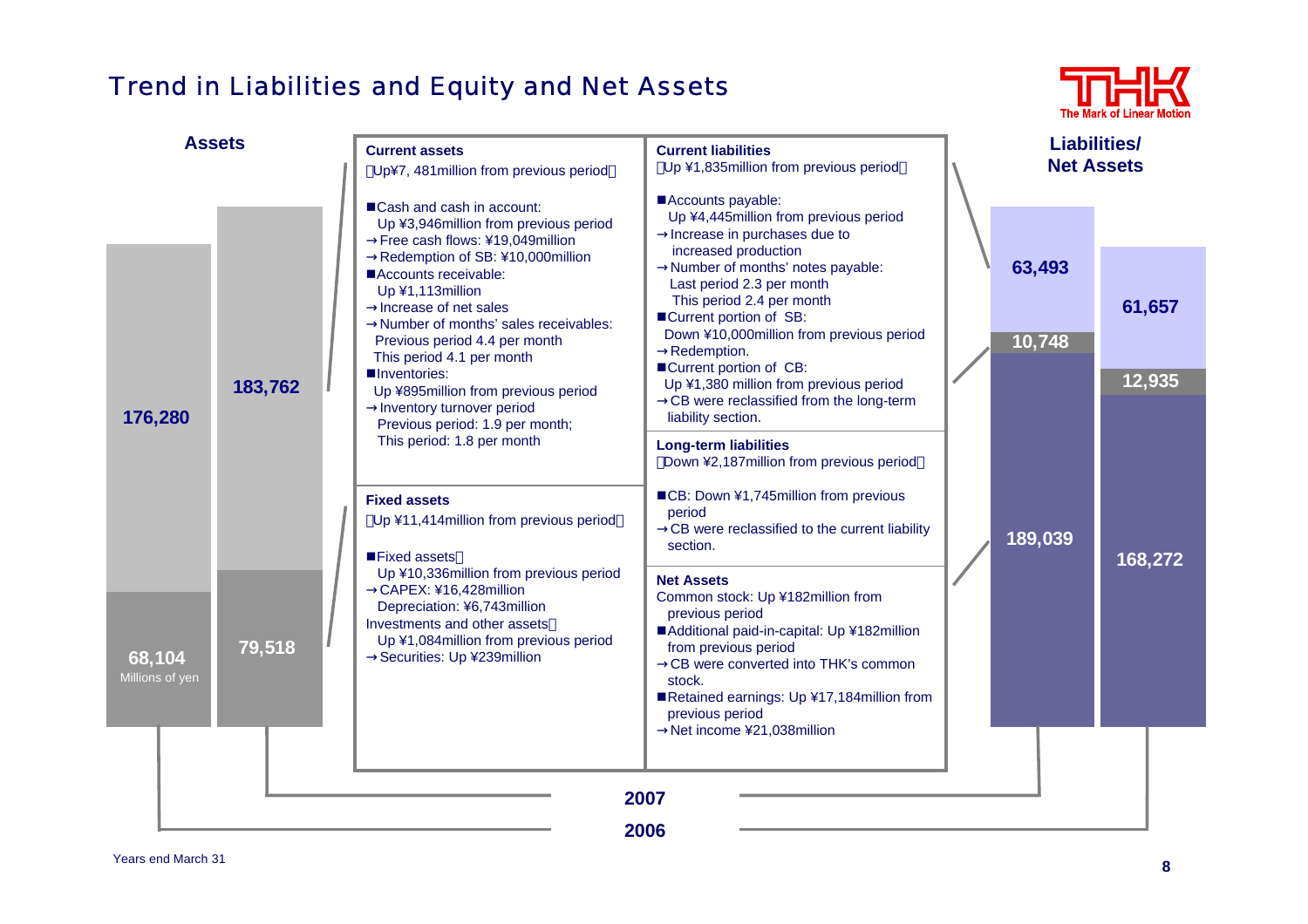#### Cash Flow Trend